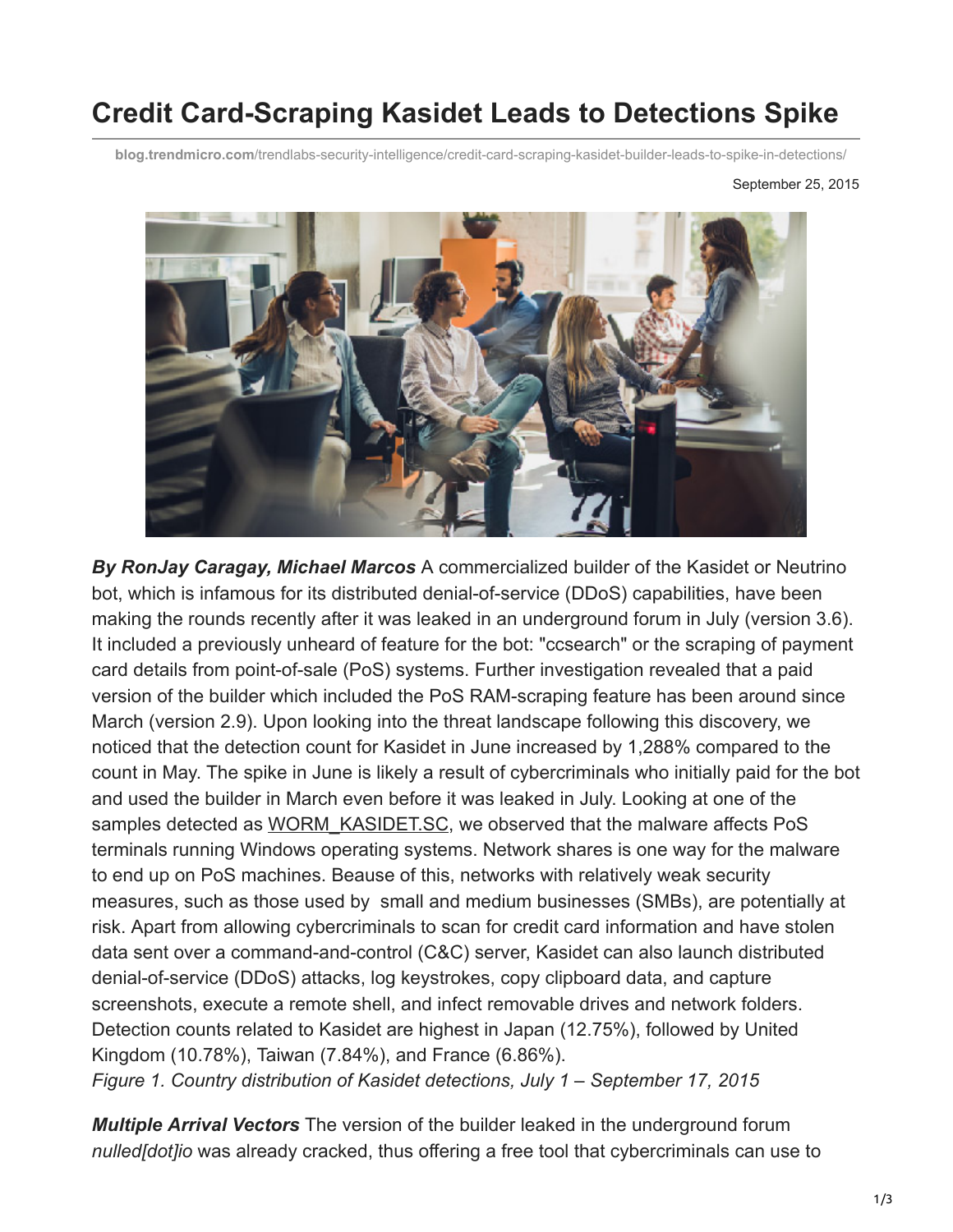steal payment card details from PoS systems. The builder and control panel of the latest version of BKDR\_KASIDET.SM, was uploaded by a user nicknamed "0x22." Copies of the builder package have been replicated in other hacker forums like *hackforums[dot]net* and *crimebiz[dot]net*.

*Figure 2. Screenshot of most recent version of Kasidet builder with PoS RAM scraper leaked in underground forum*

## *Figure 3. Screenshot of cracked Kasidet builder (version 3.9.4) with PoS RAM scraper*

Apart from the forum, we have also observed this variant using different arrival vectors such as exploit kits, spammed emails, removable drives, networks, and as payloads of other Trojans. For example, we found a variant, [BKDR\\_KASIDET.FD,](http://www.trendmicro.com/vinfo/us/threat-encyclopedia/malware/bkdr_kasidet.fd) being sent over spammed messages.

*Figure 4. Sample spammed message containing BKDR\_KASIDET.FD*

Another variant, [WORM\\_KASIDET.NM](http://www.trendmicro.com/vinfo/us/threat-encyclopedia/malware/WORM_KASIDET.NM), was observed to be delivered as the final payload for the Sundown exploit kit. Cybercriminals using this worm can use the backdoor command "ccsearch" to run PoS RAM scraping routines on affected machines. *Old Malware, New Money* This is not the first time that memory-scraping capabilities were added into a botnet tool like Neutrino. PoS-specific features of the [FighterPoS code](http://www.trendmicro.com.ph/vinfo/ph/security/news/cybercrime-and-digital-threats/fighterpos-one-man-pos-malware-campaign) were built on top of malware that was designed for botnets. However, the upgrade of Kasidet to include memory-scraping functions is still quite notable. Upgrading old malware to include PoS RAM-scraping capabilities is a new technique in the threat landscape, but it's not surprising given how lucrative stolen payment card data is. It shows that more and more cybercriminals are putting two and two together to make more money. PoS RAM scrapers are usually sold underground at a price at par with their lucrative potential and now that cybercriminals have access to a cracked version of a memory-scraping botnet tool, they can conduct attacks without the hassle of paying excessively for it. Scoring this tool is basically finding a valuable tool in a bargain bin and ending up not having to even pay for it. *Notable Routines* Apart from its card-scraping capabilities, the malware checks the following to evade detection:

- Which virtualization modules (BOCHS, QEMU,VBOX,VMWARE ) are loaded
- if a debugger is present
- if the system's username and path name is related to a sandbox system
- if registries contain virtualization-related keys
- and the window class name

Another notable behavior of Kasidet is that its C&C servers return a "404 Not found" error code, but in fact contain its base-64 encoded commands below the error page. *Figure 5. Screenshot of "404 Not found" error code sent by Kasidet C&C*

It can also inject browsers and FTP client servers to monitor network activities. It also checks registry keys related to Microsoft email clients to gather email credentials. *Solutions* Trend Micro protects customers from all threats related to Kasidet. To protect enterprises from bots [and malware with PoS RAM-scraping capabilities, it is best to employ endpoint application](http://www.trendmicro.com/us/enterprise/product-security/endpoint-application-control/pos-system-security/app-whitelisting/index.html)